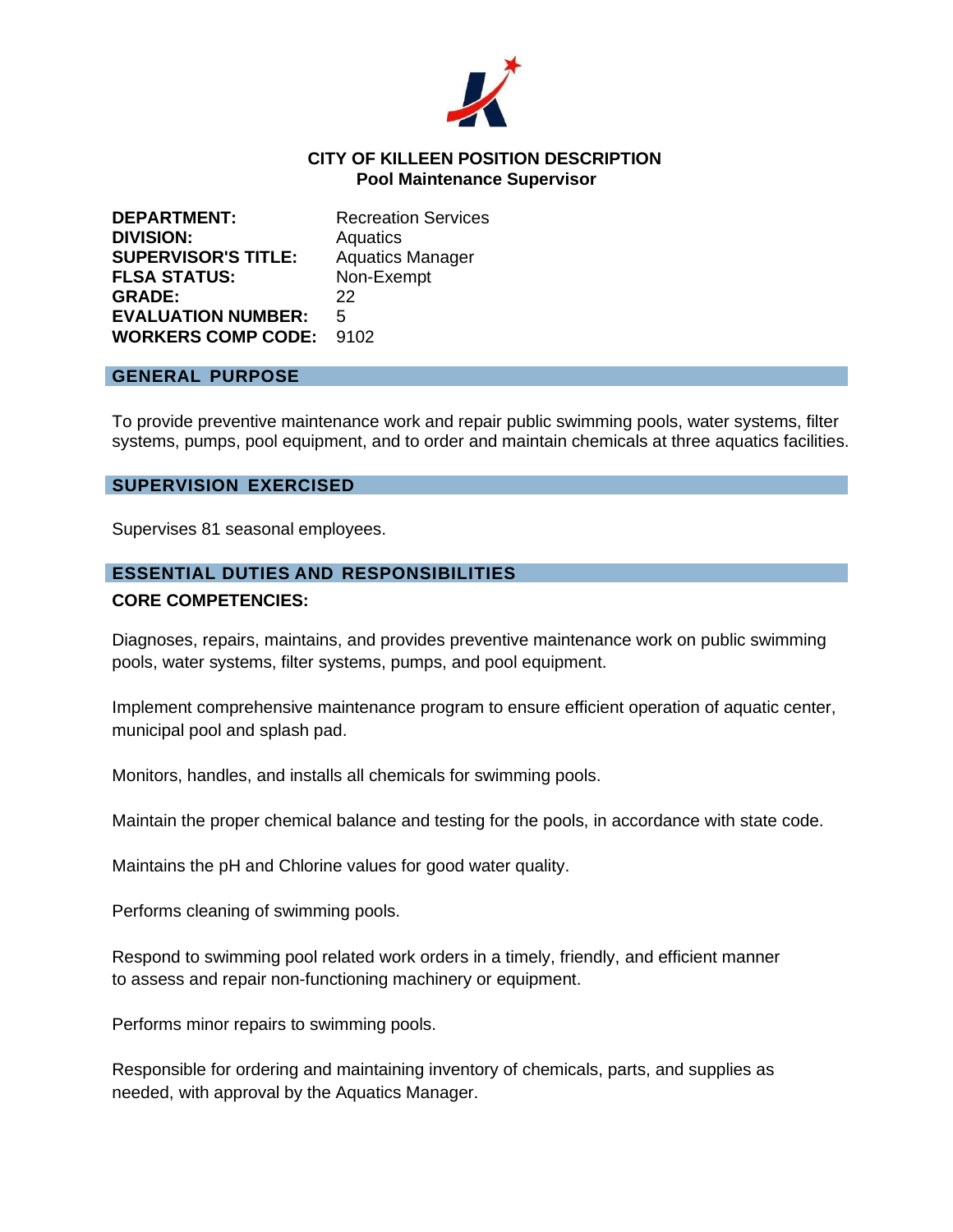Repairs and maintains electrical and mechanical equipment.

Transports and stores hazardous chemicals.

Maintains manual or automated records of all activities, chemical readings, maintenance logs of malfunctions with course of action to repair and prepares daily/weekly/monthly reports.

Operates vehicles to transport various types of materials and equipment.

Maintenance to include, repairs of fences and gates, cleaning, and servicing of swimming pool filtration units, fixing lights above and below water level, using swimming pool vacuum cleaners to clean the pool floor, and use of telescopic pole with net to clean and remove any leaves or debris.

Perform all work related to the efficient operation of city owned and operated chlorination systems associated with the Family Aquatic Center, municipal pool and splash pad.

Does semi-skilled plumbing and minor repair work on doors, windows, roof, floors, and other building parts.

Assists with installation of electrical wiring and fixtures.

Performs semi-skilled painting work.

Assembles furniture and other structures.

Makes minor adjustments and keeps equipment in good repair.

Performs heavy manual labor, custodial, and grounds work as directed.

Logging and reporting equipment faults or water quality problems to managers.

Perform other duties as assigned.

# **REQUIRED MINIMUM QUALIFICATIONS**

EDUCATION AND EXPERIENCE:

- 1. High School Diploma.
- 2. Five (5) year experience in general swimming pool maintenance, including the handling of chemicals.
- 3. Any equivalent combination of education and experience.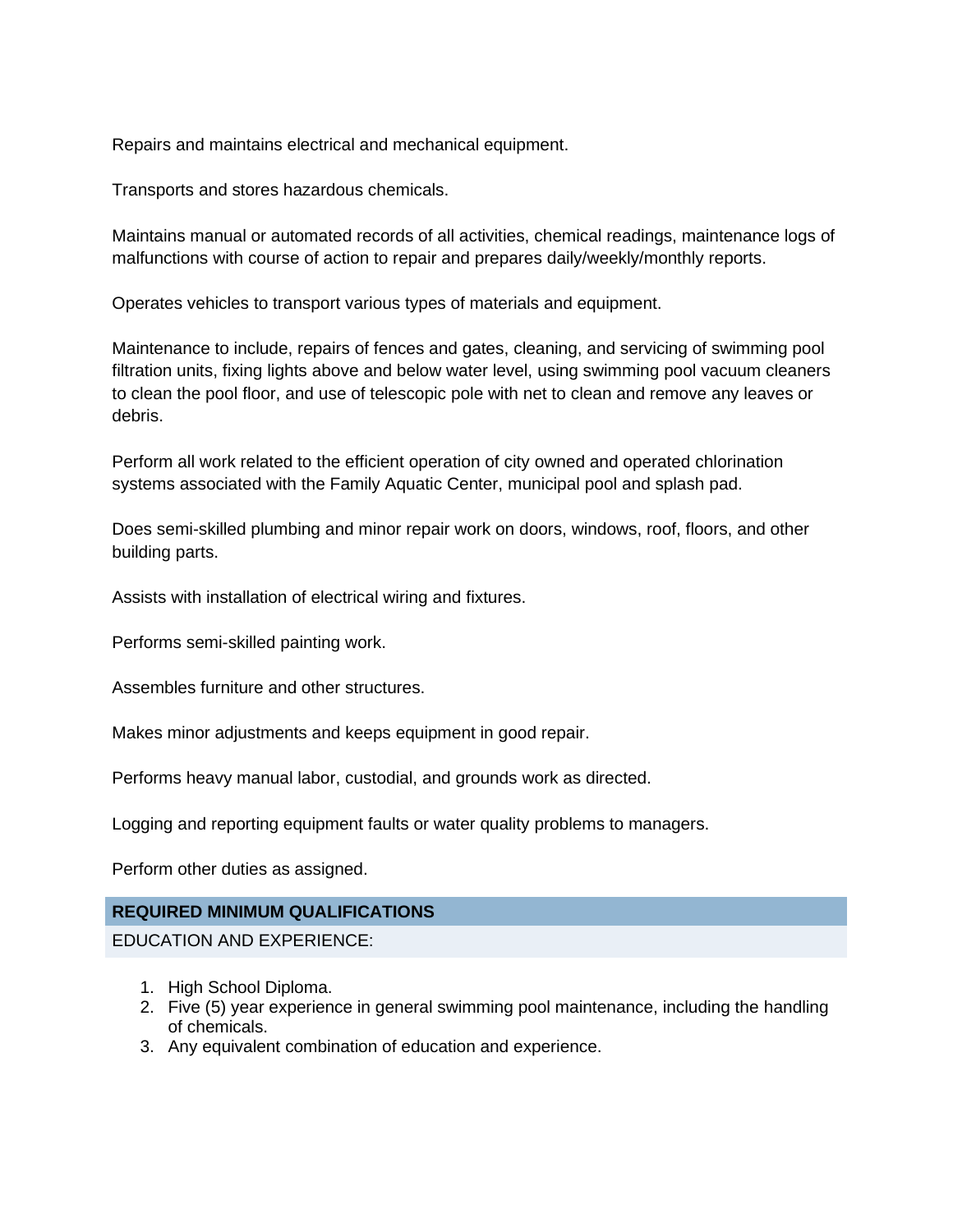## KNOWLEDGE, SKILLS AND ABILITIES:

- 1. Swimming pool water chemistry; swimming pool filtration and circulation systems.
- 2. Proper swimming pool cleaning methods and techniques and use of swimming pool chemicals.
- 3. Basic operations, tools and terms used in building grounds and custodial maintenance.
- 4. Fundamentals of carpentry, painting, plumbing, and shop practices.
- 5. Ability to coordinate, analyze, and utilize a variety of reports and records.
- 6. Ability to communicate effectively, verbally and in writing.
- 7. Ability to establish and maintain effective working relationships with employees, supervisors, other agencies, and the public.
- 8. Maintains regular and punctual attendance.

## **SPECIAL REQUIREMENTS**

- 1. Must have a valid driver's license by date of hire.
- 2. Must obtain and maintain a Texas Driver's License within 60 days of hire.
- 3. Must obtain Certified Pool Operator certification within six months of hire.
- 4. Must be available to work weekends, and various hours to oversee various events and activities, and to attend meetings.

# **TOOLS AND EQUIPMENT USED**

Various equipment used in parks' maintenance will include, but not necessarily limited to, backhoes, bucket loaders, field groomers, reel mowers, dump trucks, air compressors, sprayers, tractors with hydraulic attachments, mowers, trimmers, jackhammers, pneumatic packers, concrete saws, machine floats, chain saws, pole saws, deck mowers, hand tools, safety equipment, personal computer including word processing and spreadsheet, calculator, fax, phone, as required.

# **PHYSICAL DEMANDS**

The physical demands described here are representative of those that must be met by an employee to successfully perform the essential functions of this job. Reasonable accommodations may be made to enable individuals with disabilities to perform the essential functions.

While performing the duties of this job, the employee is regularly required to reach with hands and arms and use hands to finger, handle, feel or operate objects, tools, or controls. The employee is frequently required to stand and walk. The employee is occasionally required to sit, climb or balance, stoop, kneel, crouch or crawl, talk and hear.

The employee must frequently lift and/or move up to 50 pounds and occasionally lift and/or move more than 100 pounds. Specific vision abilities required by this job include close vision, distance vision, peripheral vision, depth perception, and the ability to adjust focus.

## **WORK ENVIRONMENT**

The work environment characteristics described here are representative of those an employee encounters while performing the essential functions of this job. Reasonable accommodations may be made to enable individuals with disabilities to perform the essential functions.

While performing the duties of this job, the employee regularly works near moving